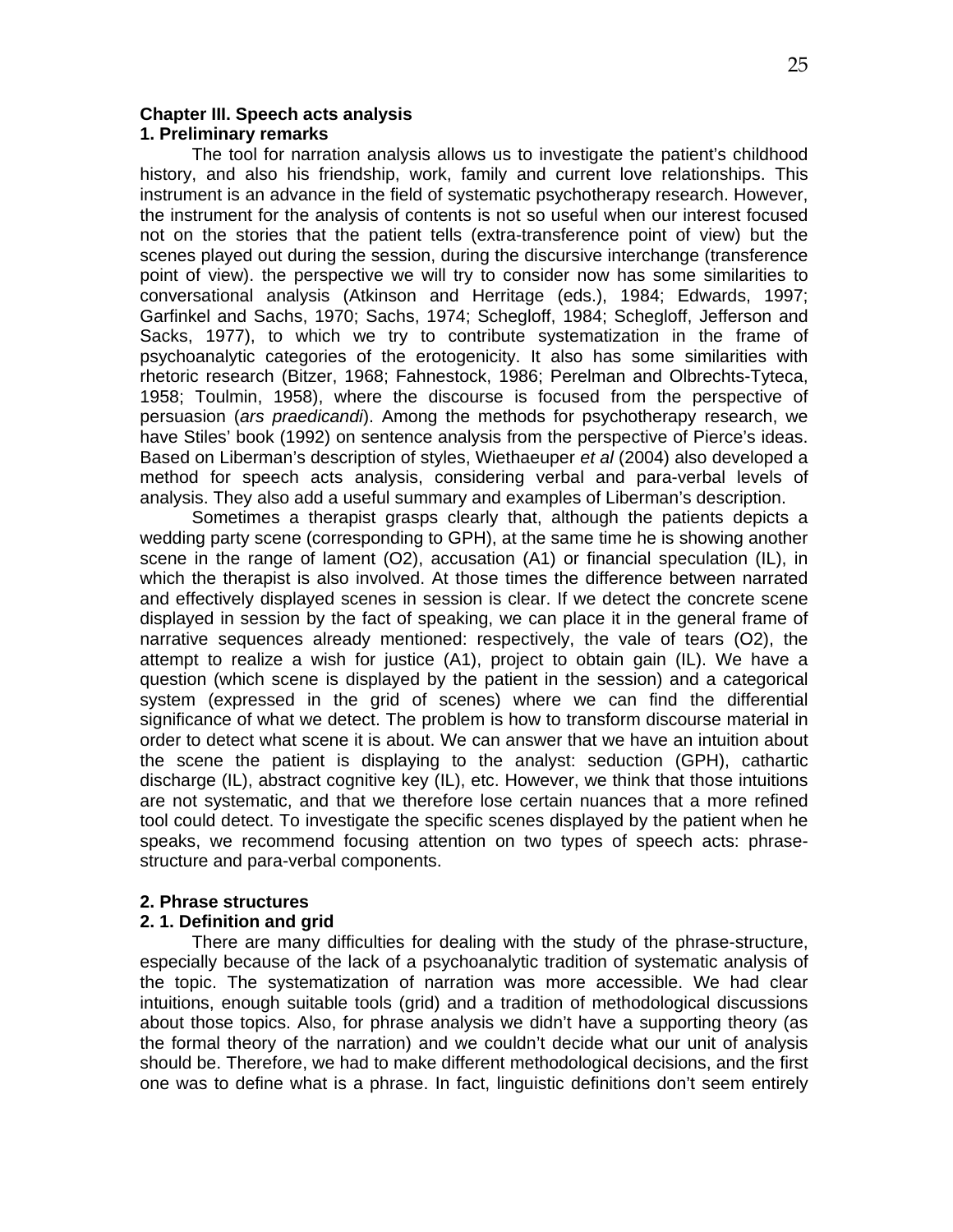appropriate for psychoanalytic research. The authors refer to this level of analysis in terms of phrase, utterance, sentence or enunciate. For the delimitation and the definition of a phrase, they used different criteria: phonologic, semantic, syntactic (Bloomfield, 1933; Chomsky, 1965; Hockett, 1958; Karcevskij, 1931; Lyons, 1971; Martinet, 1960). As an enunciate, it was opposed to enunciation or speech acts (Austin, 1962, Ducrot and Todorov, 1972, Searle, 1969). It was also categorized into two large groups: phrases that refer to states and phrases referring to transformations (Greimas and Courtés, 1979). We consider the phrases in terms of the semantic, erogenous significance of the enunciation. We are interested in a phrase as an act that expresses the speaker's subjectivity: if he objects, thinks, exaggerates, dramatizes, interrupts himself because of impatience (skips over syllables of a word), manifests his emotions, threatens, accuses. These phrases show, as acts, the specific scenes that are developed during speech. So, this is our proposal, in some ways similar to those of other authors (Irigaray, 1967; Todorov, 1970), although we have a systematic project. Also, formally, some phrases can be mistaken for a narration ("The hooligan provoked me, we hit him and he fell down"). On the other hand, some phrases can coincide with a unique term, as those word-phrases of early childhood that can survive into adulthood in exclamations such as "watch out", "shit", "come on", "now, look" and many more. Other phrases can be joined in sequences to make up an argumentation, a pragmatic trap or some other result.

We can see that the categorization of a manifestation as a phrase depends on a theory, which we lacked and try to build. We note the importance of the fact that phrase analysis (which allows us to infer consummated actions using the words in the speech acts) can serve to detect scenes displayed while speaking. With this perspective we can go deeper into the investigation of the transference in session. On the other hand, this focus on speech acts has a second function: it allows us to understand a long discourse as the display of a phrase; for example, the careful description of the scene of cleaning the bedroom as act denouncing abuse, or the scene of evocation of lost paradise as act of ambiguity and avoidance.

This focus on the level of the phrases also allows us to contribute to the study of jokes, slips of the tongue and many rhetorical games. In fact, Freud's slip of the pen, which he analyzes in "the subtleties of a faulty action" (Freud, 1935b), occurred when he wrote a dedication, which on the level of the phrase corresponds to GPH, and in the narration is an expression of the consummation of the corresponding wish (to give a gift).

In the same way, the phrase "Baby o-o-o" of Freud's grandchild (Freud, 1920g) expressed the narration of a concrete fact (corresponding to A2). It differs from the previous "o-o-o" of the same child, which corresponds to the word-phrase with a value of an expulsive act, like despotic orders (A1). We can see how this level of analysis allows us to investigate the process of constitution of the preconscious. In addition, we infer that this level of analysis is in practice the best choice if we want to investigate psychoanalytic processes with children and adolescents up to the age of 15, especially if they tend to play in the session, with the participation of the therapist. So, the patient's language mainly contains phrases as speech acts, instead of the narration of scenes that happened outside the session. Therefore, the scenes analyzed are those displayed during the session.

The categorization of speech acts according to their language of eroticism is based on the consideration of the corresponding scene in the narrative sequence. We have already mentioned, for example, the value of the dedication for the GPH (as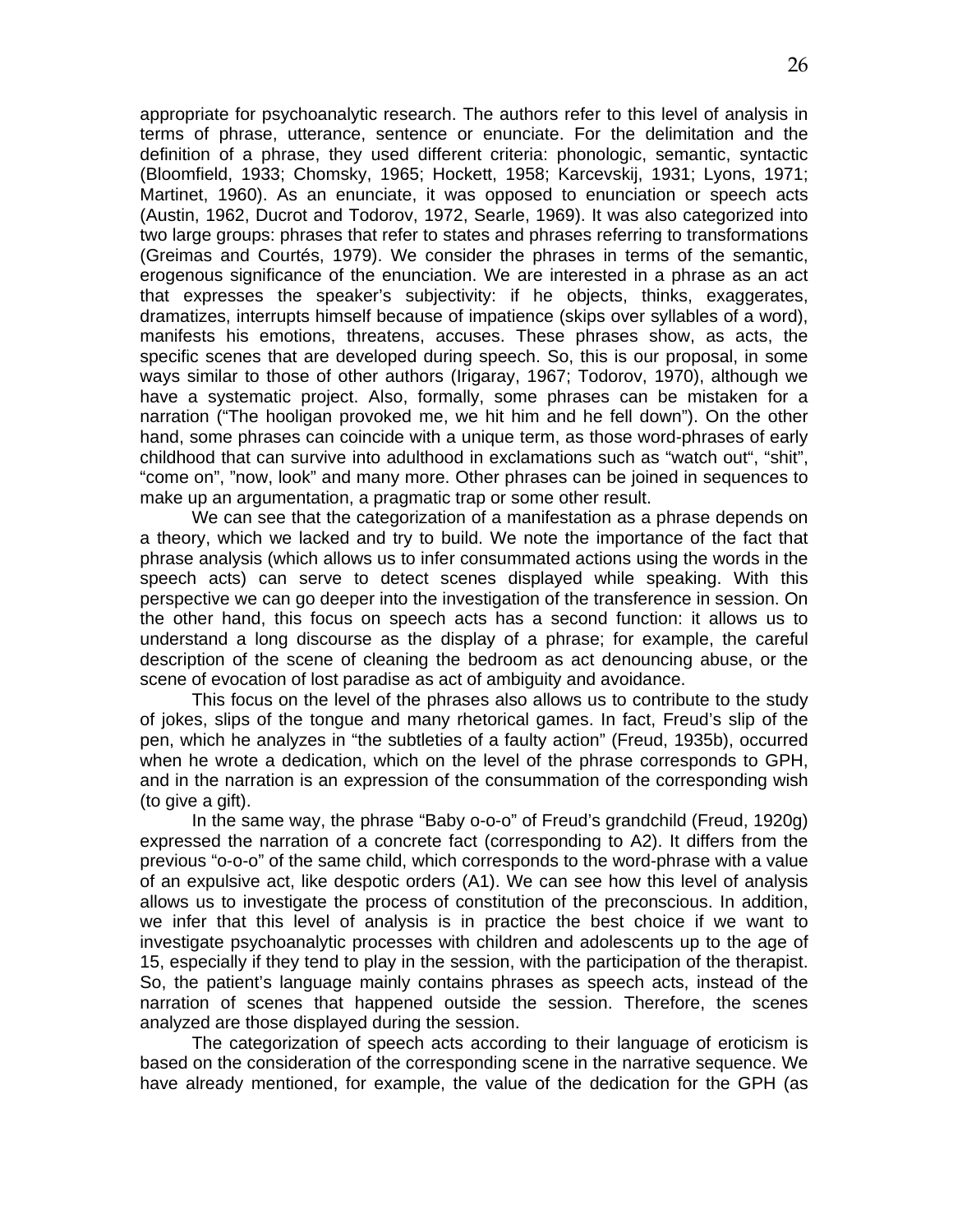realization of the wish) and the concrete narration, for A2 (in this case, as an attempt to realize the wish). We can also say that the doubt is an expression of the failure of the attempt to realize the wish for A2, and that the provocations and accusations are attempts to realize the wish for A1. Therefore, we developed an inventory of phrasestructures according to language of eroticism as speech acts.

Scenes corresponding to IL combine the lack of subjectivity and the tendency to maintain an economic or organic equilibrium. Scenes corresponding to O1 include disconnection to the immediate life, emphasis on abstract processes and on hypochondriac states. Scenes corresponding to O2 combined references to the own or others affects, the use or the demands of the manifestation of them, expressions of impatience and feelings of self diminution. Scenes corresponding to A1 contain aggressive manifestations and self infatuation. Scenes corresponding to A2 stress the relevance of concrete thinking, the effort for controlling the objective world, the importance of social contracts and their consequences, the order and correction of the speech, the hierarchic organization. Scenes corresponding to UPH include the tendency to advance into unknowns spaces and the opposite reference to the routine, the refuge in other's opinions and advices and the relevance of the contract with a person or a theme. Scenes corresponding to GPH combine tendencies to the aesthetic totalization and the ways for arriving at it.

The inventory we developed is not exhaustive, because we still add some other elements; nevertheless, the new additions are progressively less frequent. This is our proposal (Table I).

| $\mathsf{L}$                                                                                          | O1                                                                                                              | O <sub>2</sub>                                                                        | A <sub>1</sub>                                                               | A2                                            | <b>UPH</b>                                                                                                        | <b>GPH</b>                  |
|-------------------------------------------------------------------------------------------------------|-----------------------------------------------------------------------------------------------------------------|---------------------------------------------------------------------------------------|------------------------------------------------------------------------------|-----------------------------------------------|-------------------------------------------------------------------------------------------------------------------|-----------------------------|
| banality<br>and<br>inconsistency                                                                      | abstract<br>deduction                                                                                           | $\mathbf{u}$<br>lament:<br>have<br>could<br>been, but"<br>should<br>have been<br>but" | offense,<br>blasphemy<br>and<br>imprecation                                  | proverbs,<br>verdicts<br>and<br>maxims        | popular<br>proverbs                                                                                               | "how<br>praise:<br>nice"    |
| Flattery                                                                                              | metaphysical<br>and<br>mystic<br>thinking                                                                       | complaints<br>and<br>reproaches                                                       | curse: "i wish you<br>would die", etc.                                       | religious<br>and<br>ritualized<br>invocations | premonitions<br>and omens                                                                                         | congratulations             |
| references<br>to<br>state of things<br>(weight/volume/<br>quantity/thick-<br>ness/deteriora-<br>tion) | denial<br>that  <br>creates<br>a l<br>logical<br>contradiction<br>in response to<br>other's<br>the<br>statement | request and<br>begging                                                                | slander,<br>detracting<br>and<br>defamation                                  | quotations                                    | give or ask for<br>advice                                                                                         | and<br>toast<br>celebration |
| hyper-realism                                                                                         | logical<br>paradoxes                                                                                            | of l<br>asking<br>forgiveness<br>and excuses                                          | accusation<br>and<br>denunciation                                            | information of<br>facts                       | crutch<br>words<br>(eeh,<br>you<br>know) as a sign<br>that<br>the<br>channel<br>is<br>occupied by the<br>emitting | promise                     |
| accounts                                                                                              | metalanguage<br>(talking about<br>language)<br>or I<br>equivalent<br>(talking about)                            | condolence<br>or<br>commisera-<br>tion                                                | confessions<br>0f<br>doing something<br>against the law<br>or moral precepts | description of<br>concrete<br>situations      | "be<br>warnings<br>careful,<br>because"                                                                           | imitation                   |

### **Table I: Grid of phrase-structures**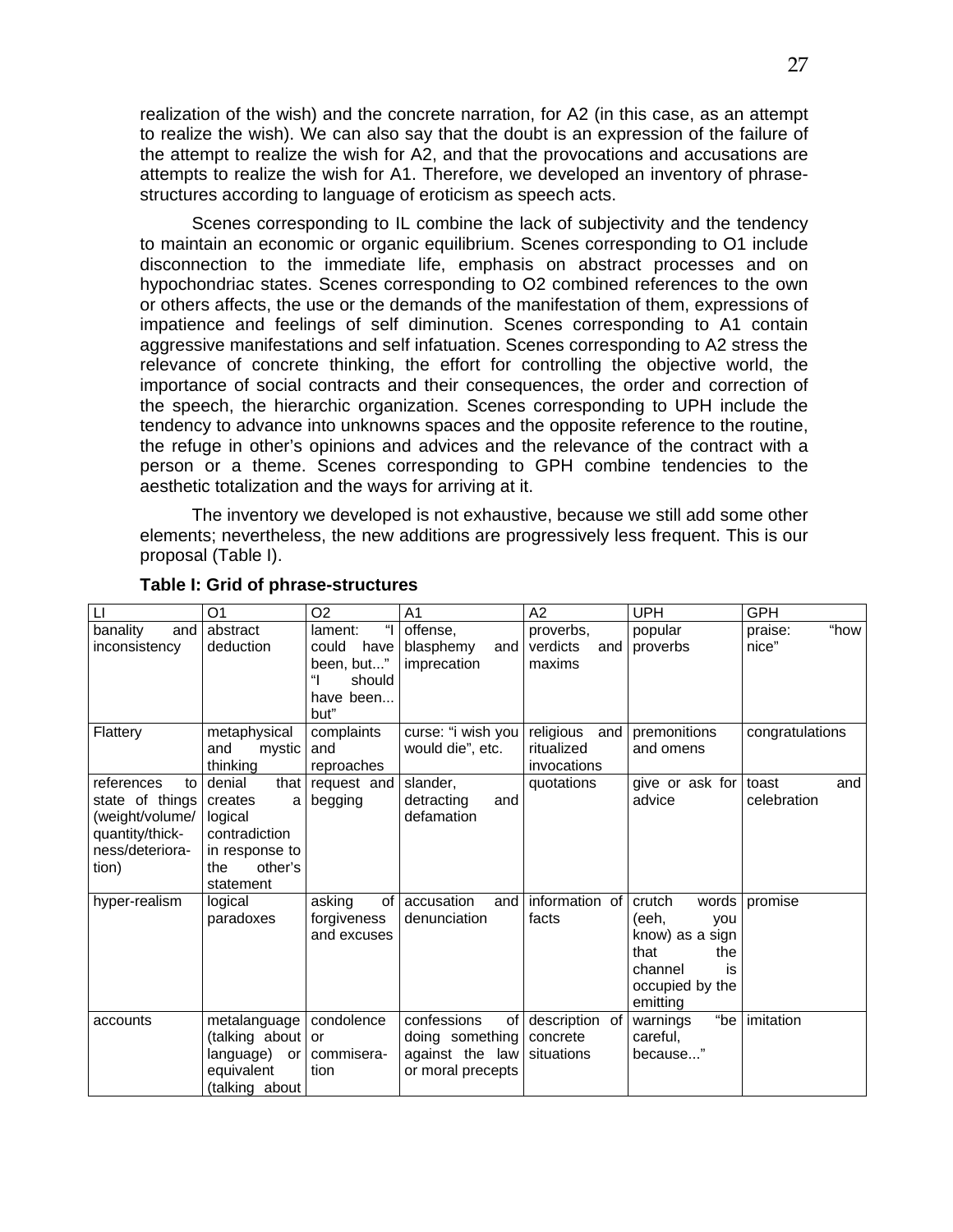|                                                        | films,<br>books,                                        |                                                                                                |                                                                       |                                                                                                                 |                                                                                      |                                                             |
|--------------------------------------------------------|---------------------------------------------------------|------------------------------------------------------------------------------------------------|-----------------------------------------------------------------------|-----------------------------------------------------------------------------------------------------------------|--------------------------------------------------------------------------------------|-------------------------------------------------------------|
|                                                        | etc.)                                                   |                                                                                                |                                                                       |                                                                                                                 |                                                                                      |                                                             |
| catharsis                                              | clue phrase                                             | compassion<br>and self<br>compassion                                                           | incitement                                                            | conditional<br>imperative<br>"ifthen",<br>"no<br>because"                                                       | questions<br>and<br>statements<br>about spatial or<br>temporal<br>localization       | dedicatory                                                  |
| forcing into the<br>alien discourse                    | interruptions<br>of<br>because<br>sound<br>vanishing    | demand of<br>love,<br>recognition<br>and<br>emotional<br>approval                              | distortion                                                            | public<br>oath<br>and<br>imposition of<br>obligations                                                           | disoriented<br>sentences                                                             | appeal<br>the<br>to<br>listener                             |
| interruptions<br>of<br>because<br>sound<br>languishing | ambiguity and<br>lack<br>definition                     | affective<br>of   manipulation                                                                 | abusive orders to<br>something<br>do<br>opposed to the<br>general law | contract                                                                                                        | recovering<br>or I<br>maintaining the<br>orientation                                 | showing a wish:<br>"i want to talk<br>about this"           |
| references<br>to l<br>body state and<br>processes      | references on<br>disturbed<br>states of the<br>own body | appeasing<br>submission                                                                        | threats                                                               | orders,<br>indications<br>according<br>with<br>general<br>law                                                   | disorientated<br>sentences                                                           | "i<br>private oath:<br>swear to you"                        |
|                                                        |                                                         | empathic<br>understandi<br>ng                                                                  | intrusive<br>interruption                                             | asking for a<br>permission                                                                                      | interruptions of<br>other<br>the<br>person's or the<br>subject's<br>own<br>discourse | dramatization                                               |
|                                                        |                                                         | exaltation of<br>sacrifice                                                                     | power show off                                                        | valuation<br>judgments<br>critical,<br>and<br>linked<br>with<br>moral,<br>cleanness,<br>culture<br>and<br>order | phrases<br>in l<br>suspense                                                          | Emphasis<br>and<br>exaggeration                             |
|                                                        |                                                         | expression<br>of<br>the  <br>feeling<br>of<br>subject's<br>own<br>or<br>others'<br>uselessness | surrender or<br>admission of<br>defeat                                | references to<br>a consensual<br>concrete fact                                                                  | pretext                                                                              | syntactic<br>redundancy                                     |
|                                                        |                                                         | references<br>affective<br>to<br>states                                                        | triumphal<br>mockery                                                  | justifications<br>of statements,<br>words<br>and<br>acts                                                        | confidence                                                                           | nonsense,<br>embellishment,<br>fantasy lightness            |
|                                                        |                                                         | references<br>to states of<br>things<br>(weather,<br>objects,<br>aging)                        | boasting                                                              | clarifications:<br>"that<br>is,<br>-i<br>mean"                                                                  | gossip                                                                               | comparison<br>between<br>qualities: beauty,<br>pleasantness |
|                                                        |                                                         | references<br>to doing an<br>action                                                            |                                                                       | classification                                                                                                  | ambiguity and<br>avoidance                                                           | metaphoric<br>comparison                                    |
|                                                        |                                                         | interruptions<br>(to swallow<br>a word or<br>syllable) or                                      |                                                                       | distributive<br>arguments:<br>"each",<br>"neither nor"                                                          | greetings and<br>other ways to<br>make contact                                       | question: how                                               |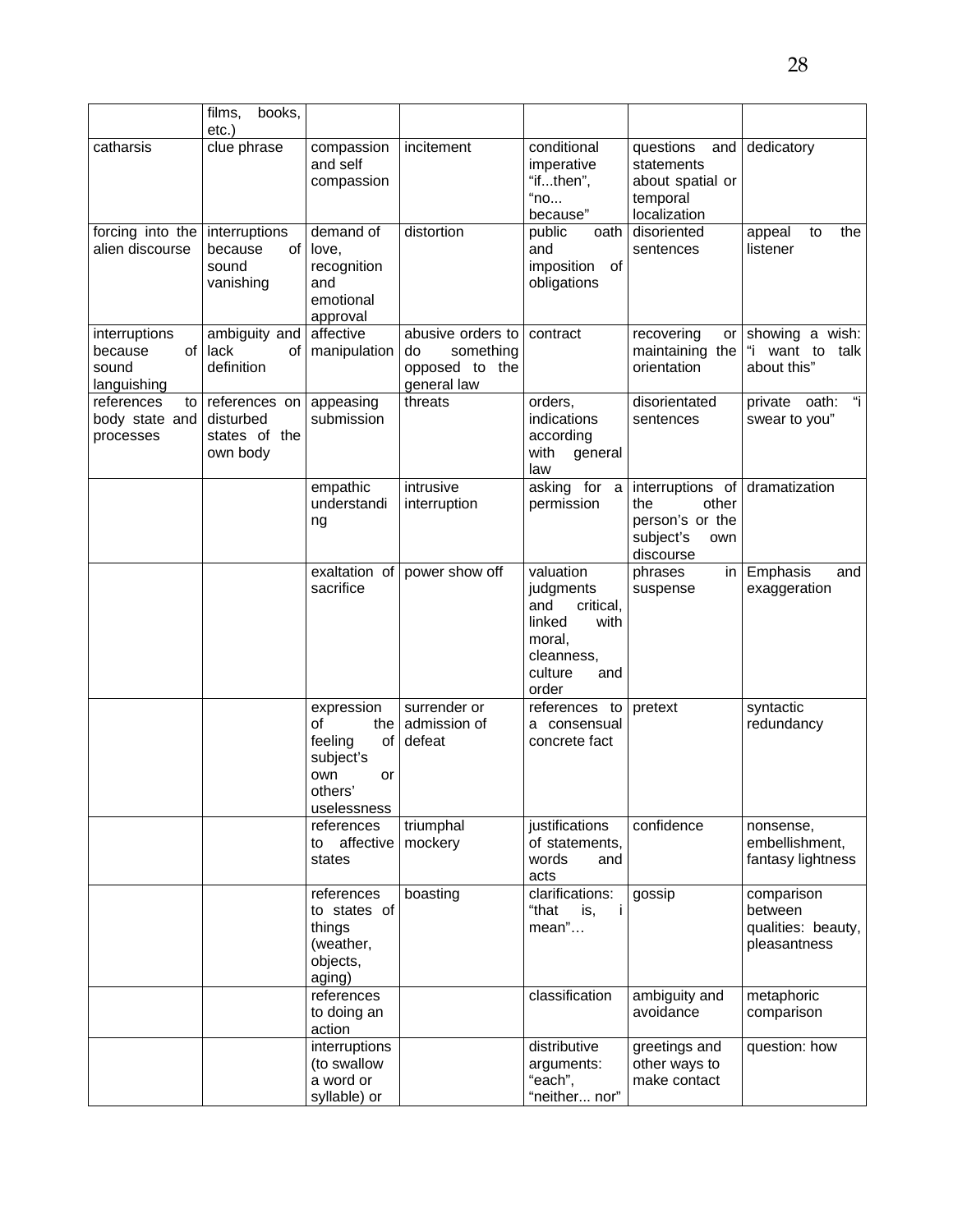|  | interrupting |                              |                               |                      |
|--|--------------|------------------------------|-------------------------------|----------------------|
|  | other person |                              |                               |                      |
|  | because of   |                              |                               |                      |
|  | impatient    |                              |                               |                      |
|  |              |                              |                               |                      |
|  | feelings     |                              |                               |                      |
|  |              | confirmation                 | cautious                      | causal relation in   |
|  |              | (or                          | approach                      | which the factor     |
|  |              | rectification)               |                               | determining<br>an    |
|  |              | of<br>other's                |                               | effort<br>is<br>to   |
|  |              | opinion<br>or                |                               | increase a quality   |
|  |              | asking<br>for                |                               | beautiful<br>(so     |
|  |              | confirmation                 |                               | that)                |
|  |              |                              |                               |                      |
|  |              | or rectification             |                               |                      |
|  |              | subject's<br>of              |                               |                      |
|  |              | opinion<br>own               |                               |                      |
|  |              | (consulting)                 |                               |                      |
|  |              | syntactic                    | accompanying                  | exemplification      |
|  |              | rectification                | the other                     |                      |
|  |              |                              | person's                      |                      |
|  |              |                              |                               |                      |
|  |              |                              | discourse (m-                 |                      |
|  |              |                              | hm, aha)                      |                      |
|  |              |                              |                               |                      |
|  |              |                              | correcting the minimizers: "a | play on words        |
|  |              | subject's own little scared" |                               |                      |
|  |              | others'<br>or                |                               |                      |
|  |              | phrases                      |                               |                      |
|  |              | ordering:<br>on              |                               | equation             |
|  |              | the one hand,                |                               | between              |
|  |              | on the other                 |                               | of<br>quantities     |
|  |              | hand, in the                 |                               | qualities:<br>the    |
|  |              |                              |                               |                      |
|  |              | first place, in              |                               | more the less        |
|  |              | the<br>second                |                               |                      |
|  |              | place, in the                |                               |                      |
|  |              | third place                  |                               |                      |
|  |              | of<br>control                |                               | phrases<br>on        |
|  |              | the<br>memory,               |                               | strangeness(how      |
|  |              | subject's own                |                               | strange)<br>or       |
|  |              | or another's:                |                               | incredulity (i don't |
|  |              | do                           |                               | believe it)          |
|  |              | you                          |                               |                      |
|  |              | remember?                    |                               |                      |
|  |              | do<br>you                    |                               |                      |
|  |              | understand                   |                               |                      |
|  |              | me?                          |                               |                      |
|  |              | deduction,                   |                               | completing<br>the    |
|  |              | conjecture                   |                               | subject's<br>own     |
|  |              | and concrete                 |                               | phrases<br>or        |
|  |              | inference                    |                               | another's            |
|  |              | concrete                     |                               |                      |
|  |              | generalization               |                               |                      |
|  |              | synthesis                    |                               |                      |
|  |              | introduction /               |                               |                      |
|  |              | close of<br>a                |                               |                      |
|  |              |                              |                               |                      |
|  |              | subject                      |                               |                      |
|  |              | doubts                       |                               |                      |
|  |              | presentation                 |                               |                      |
|  |              | of alternatives              |                               |                      |
|  |              | "or or"                      |                               |                      |
|  |              | comparing                    |                               |                      |
|  |              |                              |                               |                      |
|  |              | between                      |                               |                      |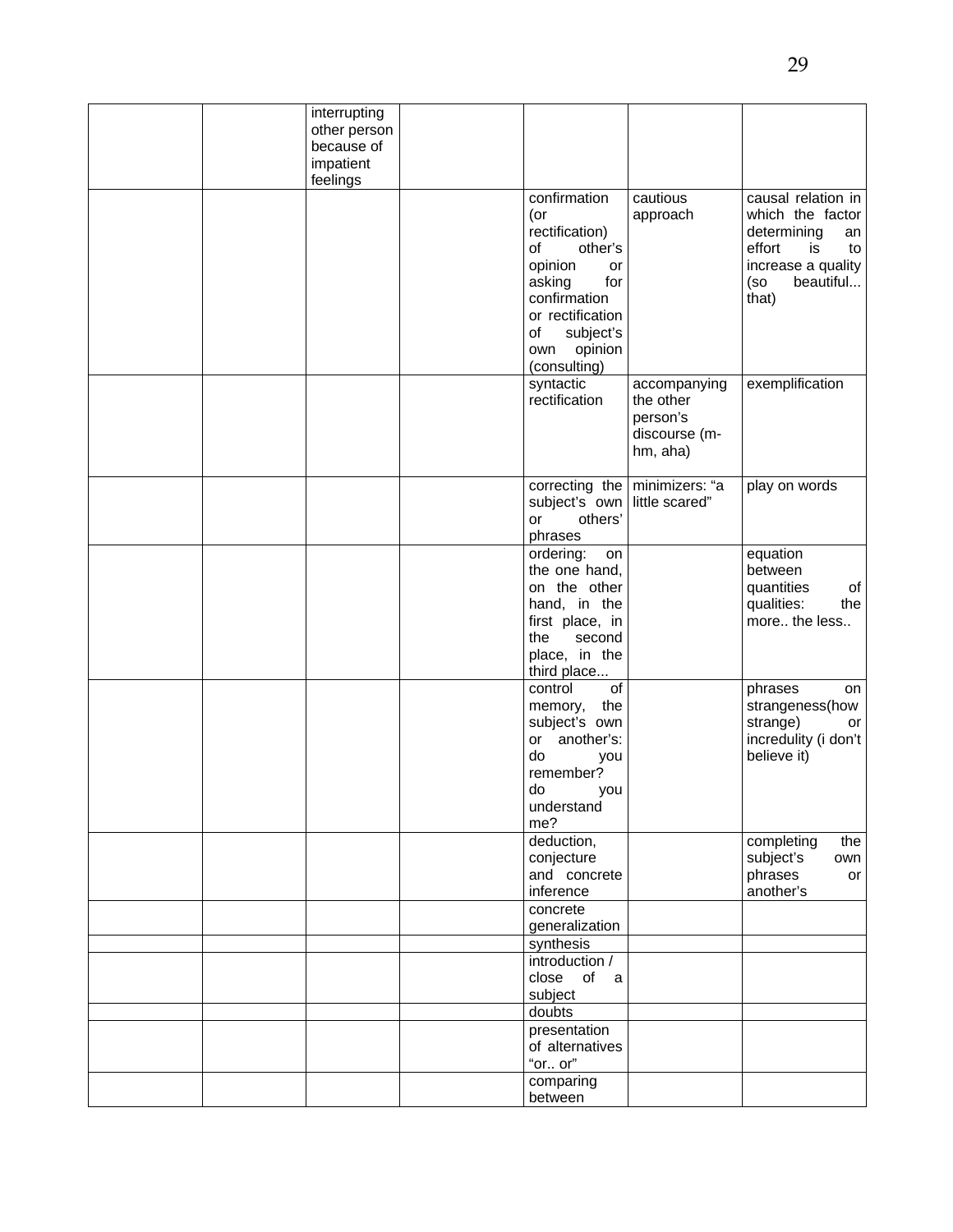|  | objective and   |  |
|--|-----------------|--|
|  | hierarchic      |  |
|  | traits          |  |
|  |                 |  |
|  | description of  |  |
|  | position in the |  |
|  | frame of an     |  |
|  | order or<br>a   |  |
|  | social          |  |
|  | hierarchy       |  |
|  | causal linking: |  |
|  | "x because y",  |  |
|  | "if then", or   |  |
|  | its             |  |
|  | questioning:    |  |
|  | "there is no    |  |
|  | relation        |  |
|  |                 |  |
|  | between<br>a    |  |
|  | and b", "what   |  |
|  | does<br>it      |  |
|  | matter?"        |  |
|  | objections,     |  |
|  | opposing        |  |
|  | phrases<br>and  |  |
|  | negation that   |  |
|  | confront        |  |
|  | affirmations,   |  |
|  | exaggeration    |  |
|  | ("not<br>so     |  |
|  | much"),         |  |
|  | evaluation      |  |
|  |                 |  |
|  | notations and   |  |
|  | signaling       |  |
|  | Abbreviations   |  |
|  | what is<br>it?  |  |
|  | what            |  |
|  | happens?        |  |
|  | why?            |  |

In each column the grid has been arranged according to affinities of the features of the corresponding speech acts. This arrangement can be useful when the investigator is examining the scene displayed by the speaker. In the facts, we observed that, if we try to infer what scene is displayed by the speech acts, sometimes we need to consider a combination of phrases (syntagmatic analysis), not just one.

Some phrase-structures contain a clear reference to rhetoric (metaphor, exaggeration, for example). In fact, this whole list can be seen from the rhetorical perspective, particularly those centered on the analysis of the discourse from the perspective of persuasion (*ars praedicandi*).

## **2. 2. Methodological issues**

We can investigate the concrete categorical system that organizes the preconscious of a speaker (therapist, patient). This system is presented in opposite terms (paradigmatic focus). Therefore, we can analyze the kind of phrases (as an expression of the erotogenicity) that form the repertory available to a certain speaker. But if we are interested in studying the speaker's subjective position, expressed in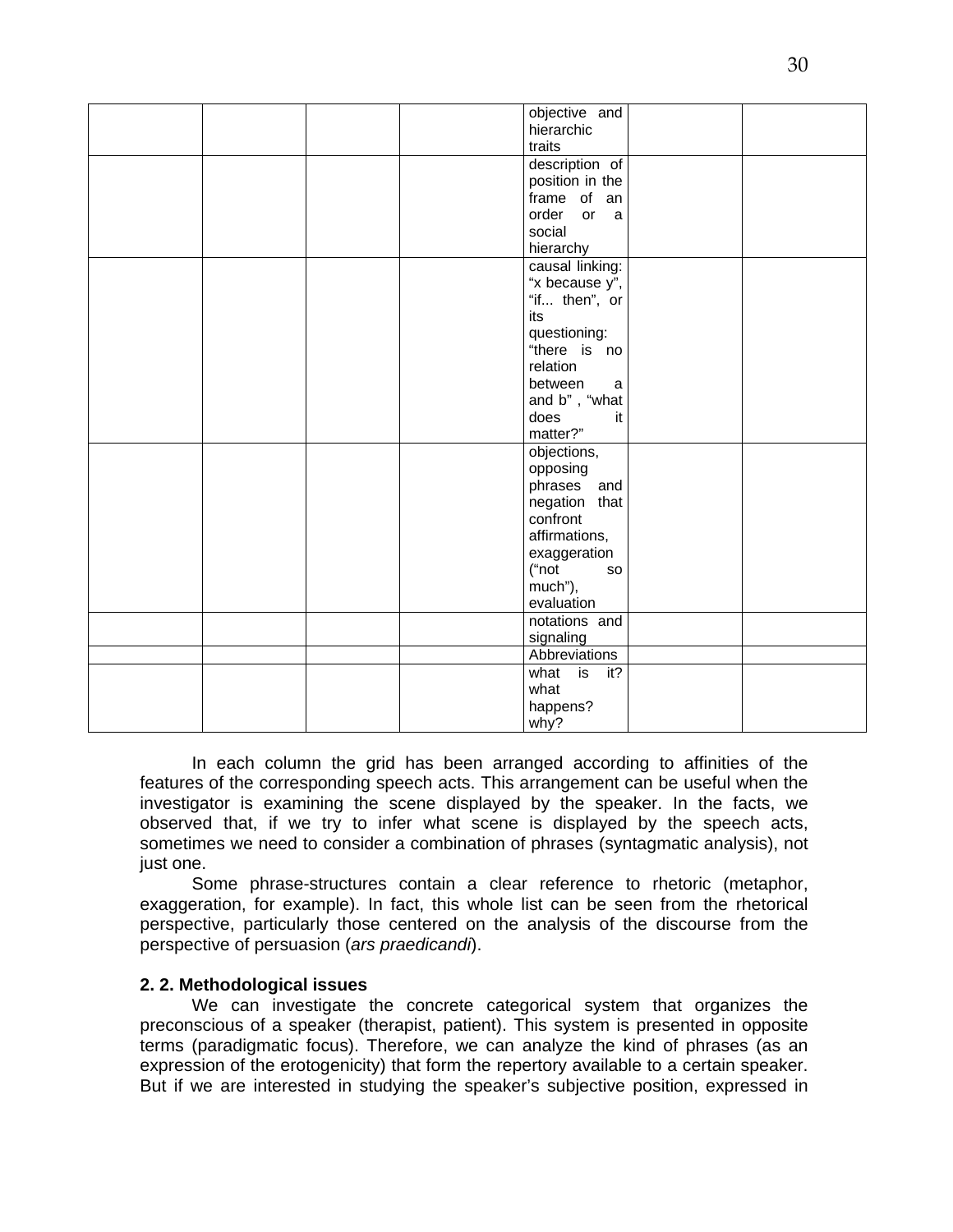terms of the scenes displayed while speaking in session, it is useful to pay attention to a specific sequence of phrase-structures, in an extended discourse or a single phrase (syntagmatic focus). Sometimes, establishing links between phrase-structures and scenes in the narration requires elaboration on the investigator's part. A key phrase is an expression of a scene where the speaker assumes that reality is composed of enigmas that a lucid mind with cognitive power tries to decode. This phrase indicates the efficacy of O1. Thus, this patient can offer him or herself as an undecifrable enigma. If so, the patient tries to produce a narcissistic wound in the therapist. sometimes the outcomes in the scene displayed while speaking are dysphoric: for example, when the patient expresses doubts about the therapist's opinion, and tries to interfere with his possessive, dominant pleasure, centered on the power of knowledge, it corresponds to A2. But sometimes the patient can't realize his wish to dominate and control reality. His doubts are an expression of this failure. Methodologically, the phrase-structure's grid is a way to work with the variable of the scene displayed in session. However, we can only give general indications about assembling structure-phrases and scenes contained in narration grids. As shown, the former add many nuances to the latter. Making this operational does not lead to univocal solutions: the doubt can appear as an objection opposed to a therapist's assertion or as self-objection, which thus changes its value in the scene while speaking.

In concrete situations, we also notice diverse complications; for example, "the hooligan provoked me, I hit him", etc., which seems to be an objective narration of an event and belongs to A2, has content that is an expression of a1 (to take justice in the subject's own hands). Often, we give in to the tendency to analyze the phrase from its contents, and not just according to its value as a speech act. This double analysis of the phrase is also valid, but pertains to two different perspectives, the extratransference (narration analysis) and the transferential perspective (speech act analysis). Also, we can study an interrupted phrase of promise; therefore, we have two languages of eroticism (GPH and UPH, respectively), both corresponding to an analysis of speech acts. We need to be aware of the coexistence of various languages of eroticism and to find a criterion to evaluate each element in the ensemble. As a guiding criterion to decide which is the internal logical prevalence we suggest focusing on the close of the phrase-unit.

As in other works (Maldavsky, 1999, 2002a, 2002b, Maldavsky *et al*., 2000) we try to define how to decide on prevalence and relative subordination. At this point we note the complexity of this level of analysis. In fact, we can distinguish between statistic and logical prevalence, and, in consequence, apply a general criterion to this level of analysis: the last mentioned, the logical, is decisive. But we don't have precise definitions of how to detect this logical prevalence in phrase sequences (not only within the phrase). Of course, we can affirm that a phrase at the end of a narration or of a session is logically dominant; this point, in global terms, is beyond discussion. In fact, that criterion is decisive. A sequence of phrases of objection and classification (A2) can end in a threat (A1), a promise (GPH) or a lament (O2), and these final phrases are prevalent from the syntagmatic point of view, because it is the end point, the close of the ensemble. But the last phrase is not always decisive. in newspaper discourse, for example, the main segments are the headlines, some introductory fragments, and perhaps the opening lines of the text; some patients speak like journalists. As for the therapist, we must distinguish, for example, among some contact phrases, others that have preparatory value and phrases expressing the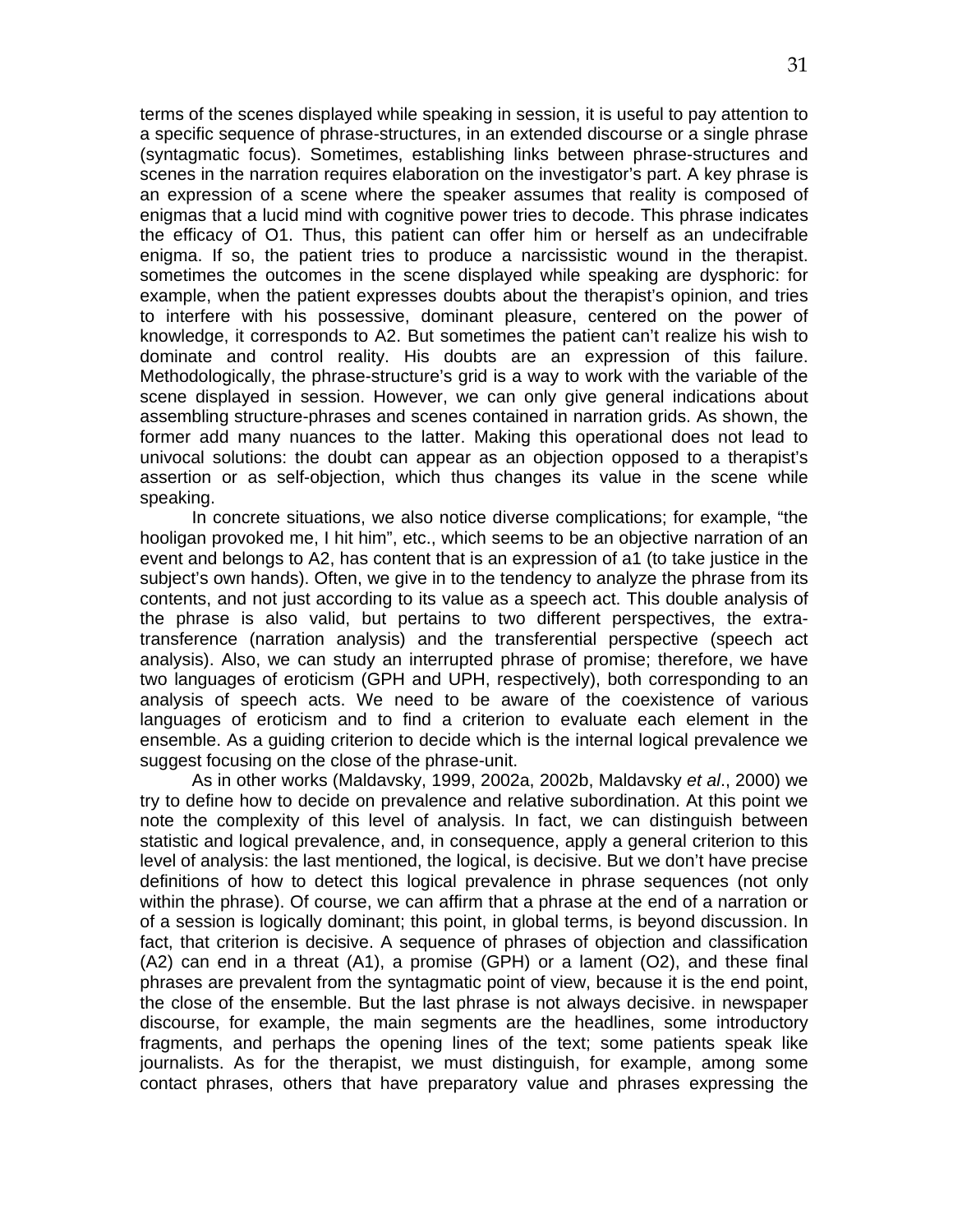central proposal: signaling interpretation or construction. Thus, syntagmatic analysis requires more sophistication.

Another difficulty of phrase analysis is practical: it is harder to study in large texts. In fact, for the study of narration we have an instrument that allows us to include large manifestations in a relatively synthetic form. But we have only a very rudimentary instrument to analyze the huge amount of phrases of a discourse. In consequence, we consider that the application of this part of the method is more useful in microanalytic investigation, for example transferential and countertransferential features in various selected fragments, etc.

In the grid immediately above, we see that each column has a different number of expressions of a given erotogenicity (for example, 9 expressions for IL, 18 for UPH, etc.). This difference requires us to give the corresponding term of each column an inversely proportional value. This is the ponderation we propose:

| IL  | 3.7 |
|-----|-----|
| O1  | 3.7 |
| O2  | 2.2 |
| A1  | 2.4 |
| A2  |     |
| UPH | 1.8 |
| GPH | 1.5 |

# **2. 3. Instrumental matters: transcription, segmentation**

The syntactic structure and intonation are connected. Usually we study verbal material transcribed from a recording. So, the text shows a mix between two, not always coinciding, syntactic hypotheses: the speaker's and the recording transcriber's. So we need to reestablish the originally syntactic conscious of the speaker, leaving aside some "contributions" by the person who transcribed the material. He can include not simply words not in the original, but punctuation signs not necessarily in tune with the subjectivity of the person speaking. It is precisely on this level that we notice, more clearly than on other levels, the activity and interference of the person who has established the text.

The fragmentation of a text into phrases is a complex problem. We have similar problems in the study of narration. The unit of analysis in a text (phrase, narration) is not an easily answered question. However, each concrete narration can be delimited more easily: we have to deal with minor problems, frequently about the placement of a word or phrase, that may be hard to put into one or another narration. The problem of delimiting the phrase is harder, especially if we cannot hear the melodic line of the speaker. Often the fidelity of the transcription of the recording, which allows us to transform tonal components into all kinds of syntactic indications, is decisive. The fragmentation of phrases has its importance, particularly if we try to study statistical prevalence (paradigmatic strategy). Categorizing a large phrase of narration of concrete facts as an expression of A2 differs from assigning the same categorization to two or three short phrases, into which the same extended phrase can be fragmented. Statistically, the value of that phrase is double if we choose the second criterion of fragmentation. The same happens with dramatizations. Sometimes the dramatization consists of a large group of phrases, each one also categorized as a dramatization, so that we need a criterion to decide on fragmentation. Perhaps in both cases ("objective" narration and large dramatization) the fragmentation into many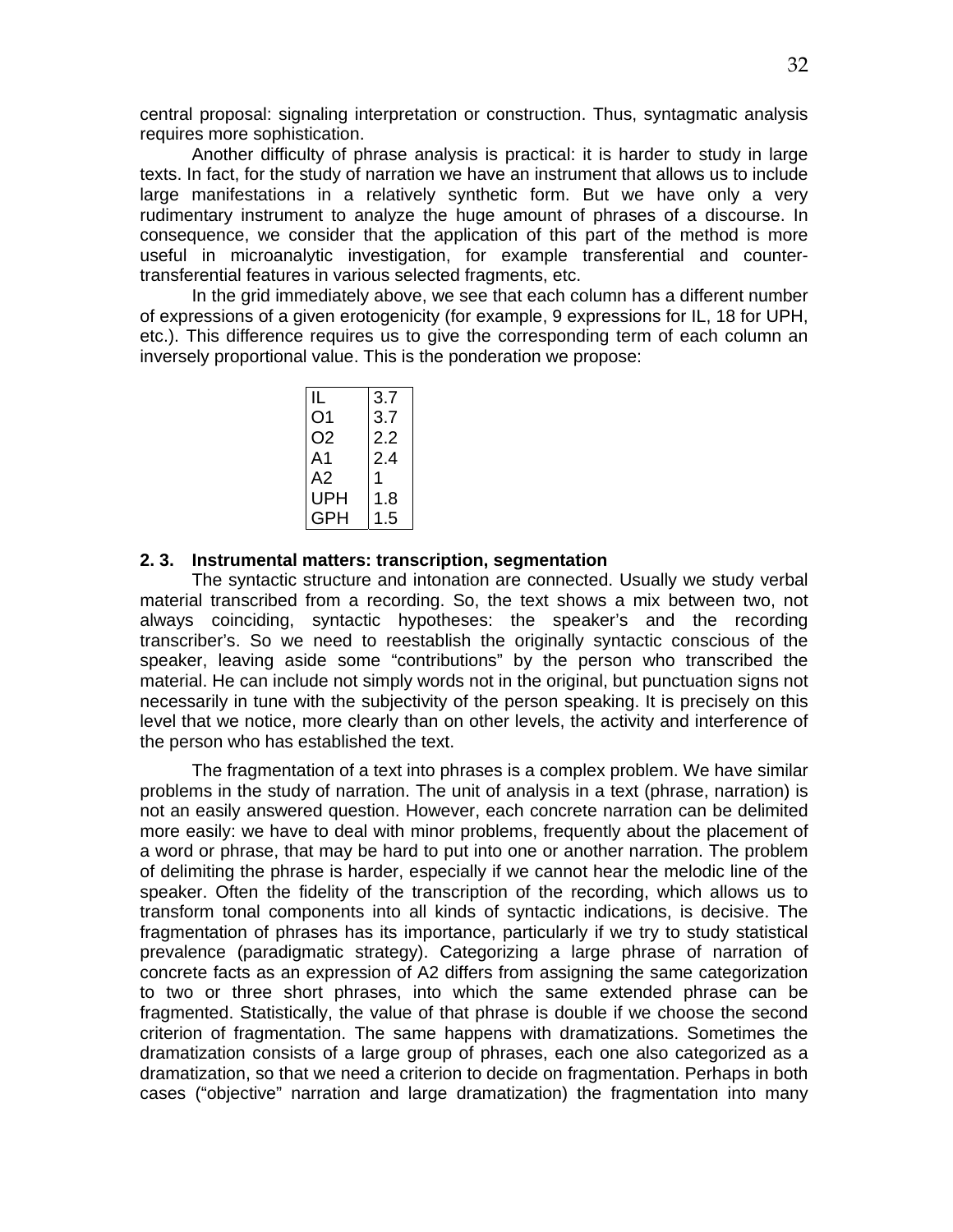phrases is the best solution. If not, the extension of a single phrase would not be expressed in the final score (and in consequence a certain relevance, though perhaps only statistical, would not be evident) of the fragment in analysis. In other cases, it is not clear how to fragment a phrase that may have many significations. To solve the problem we need to infer syntactic consciousness of the speaker, generating the phrase with the corresponding tonal modulation.

Another problem about segmenting a narration into phrases is a consequence of the fact that sometimes the voices of the patient and the therapist almost overlap. This fact is expressed in the transcription of the recording as fragmented phrases. These phrases are not interrupted by the patient him or herself but because of the dialogue, and they are continued at the point where they stopped, following the interference by the interlocutor. We can erroneously score these phrases as self interruptions, when in fact it is more adequate to join some of them into a single phrase, interrupted by the interventions of the interlocutor. Also in these cases, constructing the syntactic theory that guides the verbal production of the speaker is decisive.

We have made a list where the researcher can indicate the textual phrase to be evaluated, the different options s/he detects (in terms of languages of eroticism) and the definition of the dominant one.

| Phrase: | ا سال | $\cap$ | Δ1 | $\Delta$ | <b>UPH</b> | <b>GPH   DOMINANT</b> |
|---------|-------|--------|----|----------|------------|-----------------------|
|         |       |        |    |          |            |                       |
|         |       |        |    |          |            |                       |
| J.      |       |        |    |          |            |                       |

In this list, several different values, and not just the dominant one, have their places. Sometimes the detail of non prevalent erotogenicity values acquires its weight when we are careful research. Both results need to go through the ponderation index presented above. The grid shows that we use two perspectives in the analysis. One of them is syntactic (to the left), expressed in the fragmentation of the discourse into speech acts, and the other is semantic (to the right of the list), and is expressed in the categorization of the phrase as evidence of one or more languages of the eroticism, with one dominating.

Another problem is how to analyze complex phrases. 25 years ago, F. Guiard (1977) studied the structures of his owns phrases with his patients. He considered verbal and para-verbal components. Concerning the verbal component, he stressed that he used to interrupt his phrases in the middle of their development, and finally he completed them. He considered that this type of phrase-structure was the transformation of a previous one, lastingly interrupted in the middle. He considered that this fact was a consequence of his "avoiding style" (pg. 32). Sometimes he added some brief phrases to these complete, saying: "okay", as a pleasant answer to a questioning doubt about what he was saying, which previously would lead to his selfinterruption. This example allows us to introduce the consideration of more complex methodological problems in the fragmentation of phrases. Sometimes a therapist can fill this brief silence (like those of Guiard) including crutches or pet words in the middle of his phrase, and completing that phrase afterwards. In that case, we can score the group as a single phrase with a self-interruption or an included pet word, which adds a UPH subcomponent to the ensemble.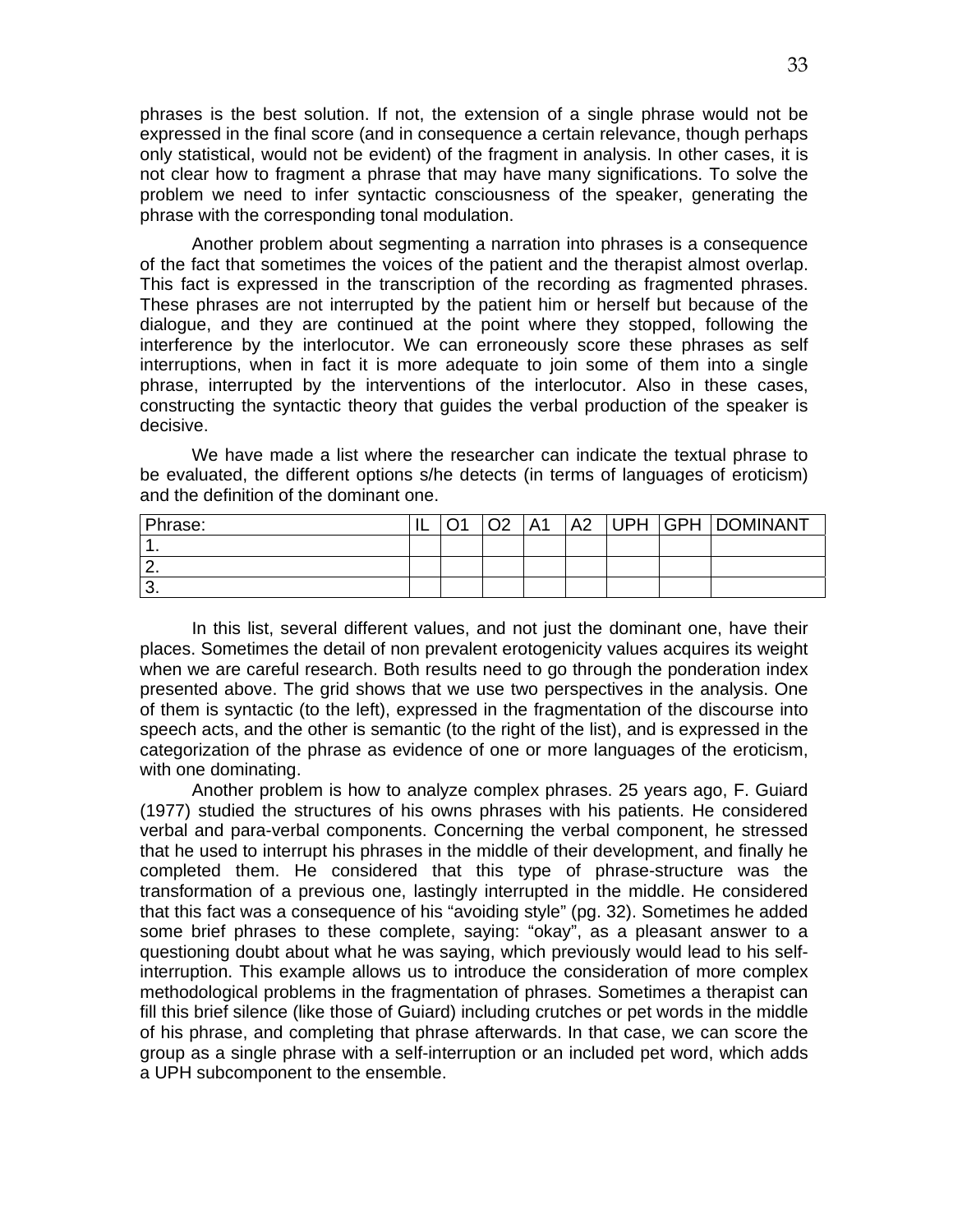Certain discourses need careful analysis. The syntactic structure allows the speaker to develop a phrase with a subordinate one and also a subordinate of the subordinate. This syntactic organization is a resource used by different literary authors and also by some patients. For example, this structure allows the speaker to display the complexity of an argumentation (that requires clarifications and specifications) in a narrator's, scientist's or philosopher's discourse. The structure can also allow the speaker to combine various languages of eroticism into the same complex phrase. This exposition leads us to ask a question concerning an instrumental problem: how can we indicate, in the corresponding analysis, 1) that the phrase expresses a specific language of eroticism, 2) that it contains other phrases that express other languages of eroticism, 3) that it is a complex structure, rather than a group of unconnected independent phrases.

Globally speaking we find two options: 1) to take the phrase as a unit with internal subcomponents and 2) to take that complex phrase as an ensemble of minor phrases. In the second case, the first phrase can be an interrupted one and the following phrases (that seem to be subordinate to the first phrase), are autonomous ones. Perhaps the second and third phrases, which had the function of clarification or enrichment of the first one, are the perturbing factor that transforms the first into an interrupted phrase, as when someone, while speaking, loses his bearings. We also need to be aware of the importance of intercalated phrases to clarify and enrich and their potentially complex character, as the expression of a conflict and its resolution. It would be interesting to do research focusing on the subordinate phrases and the type of the central phrase they accompany. For example, in the middle of an intervention a therapist may include a subordinate phrase (as if it were in parenthesis) expressing a doubt and its resolution. The principal phrase may emphasize patients' states of asthenia (IL). The phrase "in parenthesis" is addressed to the other interlocutor, representing the Superego, as expressed in a2.

concerning complex phrases we have three options, derived from the fact that subordinate phrases 1) appear at the end of the principal phrase, 2) appear in the middle of the principal phrase, which later continues, 3) definitely interrupt the principal phrase. If the subordinate phrase is in itself a speech act, in the first and the third options it is scored in an independent way, while in the second, it is considered a subcomponent aggregated to the main phrase. Stiles' book (1992) on verbal response modes offers some useful suggestions concerning phrase fragmentation. We especially stress his solution with respect to the detection of what the author called the "dependent clause": that is, what we call subordinate phrases.

### **2. 4. Instrumental matters: elaboration of results**

When we analyze a long discourse, the study of phrase-structures may give us results that we quantify, allowing us to get a panoramic perspective of relative prevalence and subordination among languages of eroticism. Thus, we can gain some knowledge (though a little bit vague) of the speaker's concrete category system. This knowledge is presented in terms of disjunction in a restricted group of speech acts. However, that research does not enable us to detect the subjective position of the speaker in those speech acts. In fact, in the same global categorization (for example, UPH), terms such as pet words and the question "where" are thrown together. In the scene, pet words evidence a stop in an advance toward realizing an ambitious wish, while the question "where" expresses an attempt to get bearings in order to move forward. The statistical results obtained show only the prevalence of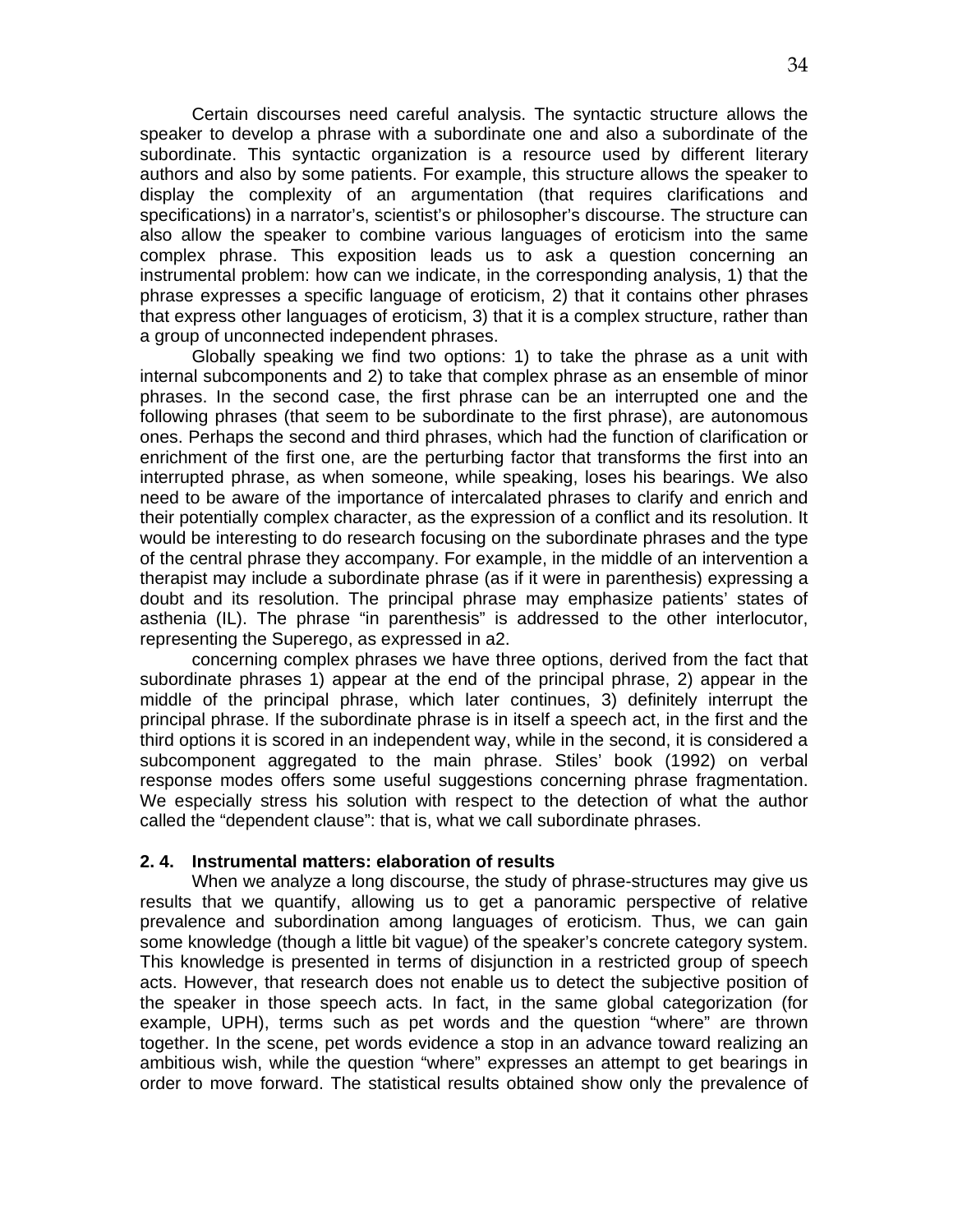one language of eroticism, but do not express the specificity of the scenes and the subjective position of the speaker in them.

If our aim is to research the subjective position of the speaker, we need to go further on this path that goes from a first grade of qualification (obtained thanks to the statistic determination of the relative prevalence and subordination of some language of eroticism) to the detection of the scene that was displayed in session. First, we recommend classifying the specific types of phrase-structure found in effective discourse (for example, for UPH, self-interruptions, greetings, pet words), because each of them has a differential value. So, we could detect the prevalent phrasestructures in the discourse. A next step could be the analysis of those fragments of the discourse where we detect a significant frequency of successive phrases of the same language of eroticism. The criterion to decide how many phrases are the minimum to select a fragment and to study it more carefully is statistical: that is, 10% of the total phrases of each language of eroticism logically prevalent (for example, if UPH has 30 entries as dominant, we will consider sequences of three or more successive entries of phrase-structures that express it). So, we can detect the incidence of certain phrase-structures in the speech of a patient and the context where it appears. In the same way, to achieve an increasing specificity of qualification, we can take another step: it consists in the selection and the analysis of certain fragments of the discourse that tend to have a decisive value in the determination of the significance of the whole. This is the case, for example, of the end of a session, a narration or the discussion of a certain topic.

Each of these analyses of the phrase-structures has a differential value. We have already stressed the relative value of the first type (statistic): it allows the researcher to detect globally the category system of the speaker. The second type of analysis (which distinguishes concrete types of structure-phrase in the speaker for each language of eroticism) allows the investigator to compare various fragments of a session and to recognize the similarities and differences in each language of eroticism, and consequently some clinical changes. The third type of analysis allows the researcher to study concrete contexts where certain phrases of the same language of eroticism dominate. Finally, the fourth type of analysis allows us to detect the logical prevalence of scenes displayed in the session and the position of the patient in them.

With the exception of the last option, the strategies of analysis already mentioned are predominantly paradigmatic. That is, these strategies try to gather phrases used in a discourse, show statistical values and their logical relative weight. This paradigmatic analysis allows the researcher to detect the concrete category system of speech acts of the speaker, their oppositional character and perhaps other logical relationships. But we can develop another type of research, from the syntagmatic perspective, that is, taking into account the concrete sequence of phrases detected in the speech. The syntagmatic study of the phrase doesn't have a sequence of steps. Syntagmatic research goes from the analysis of a single phrase (where we can detect the combination of two or more speech acts) to complex sequences, including one, two or more speakers. The paradigmatic studies can give statistical results, whose value we tried to specify. The syntagmatic study can also give this kind of result, but in another, more refined context. We can observe, for example, that, when a patient (like Maria, see Section B, Chapter IV) is coming to a conclusion as a consequence of thinking, instead of a phrase-structure corresponding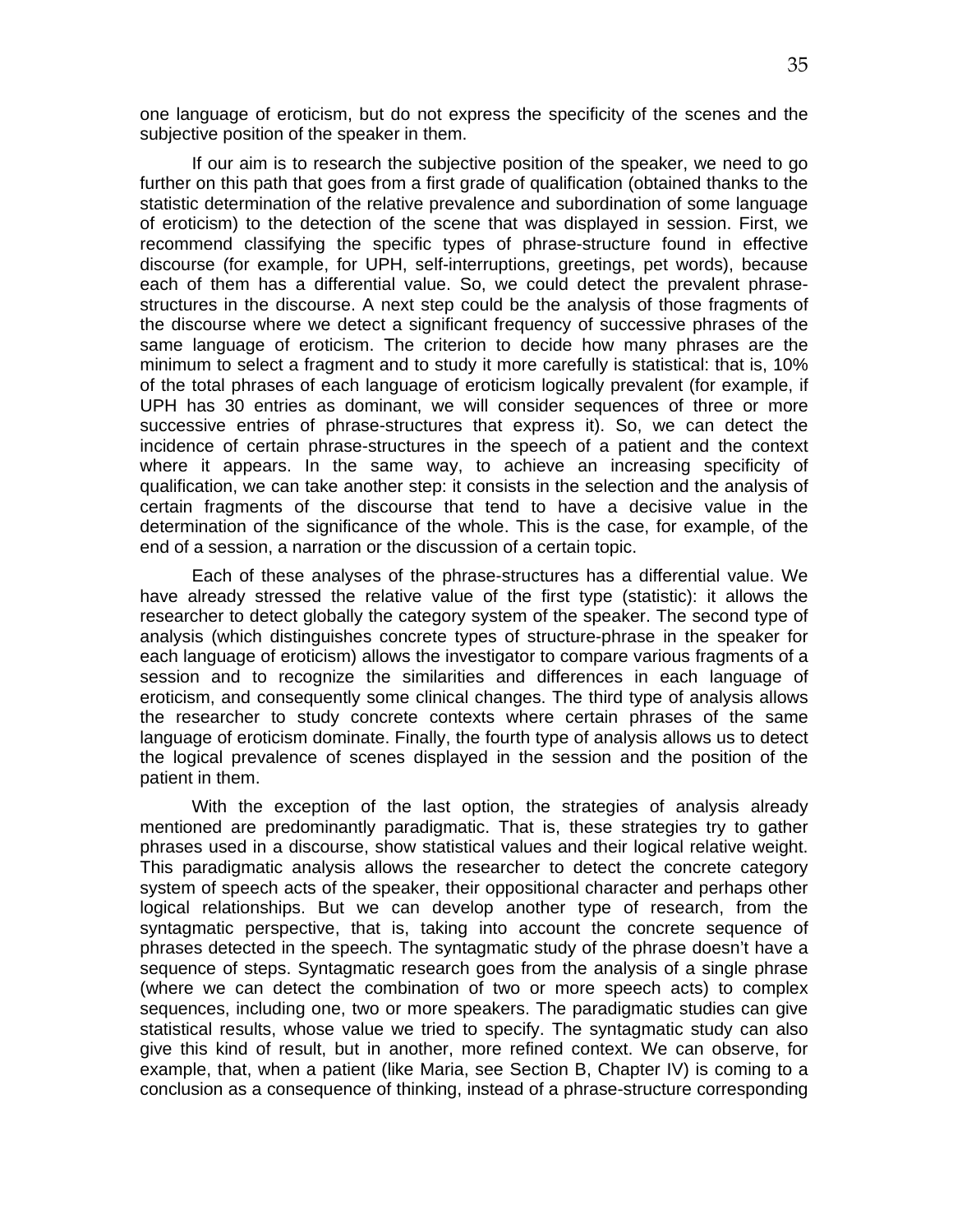to A2 (such as "if... then" or "not... because", as generalization, or as "on the one hand … on the other hand...", etc.), she selects GPH (especially a dramatization). As a consequence of a larger syntagmatic research of the discourse of the same patient, we can affirm that when she comes to the conclusive moment she has x per cent of sequences of phrases in which A2 is replaced by GPH. We also noticed, for example, that the therapist frequently used A2 (doubt, clarifications), especially to comment on what he has just affirmed, and in consequence we can reach statistical consideration of this sequence of phrases (one affirmative and the other expressing doubts about what he already said, or trying unnecessarily to clarify his previous statement).

We can imagine other projects: for example, research could center on the phrases that follow the patient's (or the therapist's) "because". So, we can detect the repertory of the factors that the patient considers determinant of certain consequences. we can make an inventory, for example, of the components of his "causal theories" over time, with its redundancies and transformations: it is not the same if the patient considers the determinant is an affect (O2), an economic calculation (IL), an abstract argumentation (O1), a moral judgment (A1), the exaggeration of a quality (GPH) or an accusation (A1).

Concerning the syntagmatic analysis itself, we have already said that it can be centered on the same phrase, or a sequence of them. This analysis allows us to study in detail the scenes displayed by the speaker in session. To effect this analysis we need to consider the categorization of scenes on the level of the narration. We can thereby detect whether the scene displayed corresponds to an initial o final state or to a transformation, and whether the ensemble has a euphoric or dysphoric result. In the previous example of María we notice a combination between a euphoric result for A2 (brings out a concrete conclusion) and GPH (exhibition directed at the therapist). In the example of the therapist, in opposite, we notice a dysphoric result for A2 (doubts or the tendency to give unnecessary explanations interfere with his thinking).

We can also analyze the exchange of phrases between two or more persons, in or outside the session. This other type of syntagmatic analysis also allows the researcher to arrive at some statistical appreciation (on x per cent of the occasions when therapist says a, patient says b), but also allows us to focus on the therapeutic relationship as a scene, or a combination of them. for example, a woman patient displays harmonic dramatizations (GPH) if at the same time she combines them with phrases belonging to A2, which is possible if the therapist uses this latter language of eroticism, with phrases centered on the patient and not on himself (doubts, selfcriticism, unnecessary clarifications). Thus, we can analyze the subjective position of each speaker in the clinical relationship in a sophisticated manner. In this case syntagmatic analysis can also detect harmonic or disharmonic ensembles, disconnection and each speaker's readjustment to the other. The categorization of this interchange also demands considering the scenes in the narration.

### **3. Para-verbal components**

### **3. 1. Definition and grid**

The analysis of verbal components on the level of the phrase evidences the great significance of the para-verbal components. The para-verbal components, especially tonal aspects, have triple value: syntactic, semantic and pragmatic. On the one hand, syntactically, the para-verbal component influences the delimitation of the phrase and the internal organization of its fragments. Those aspects are expressed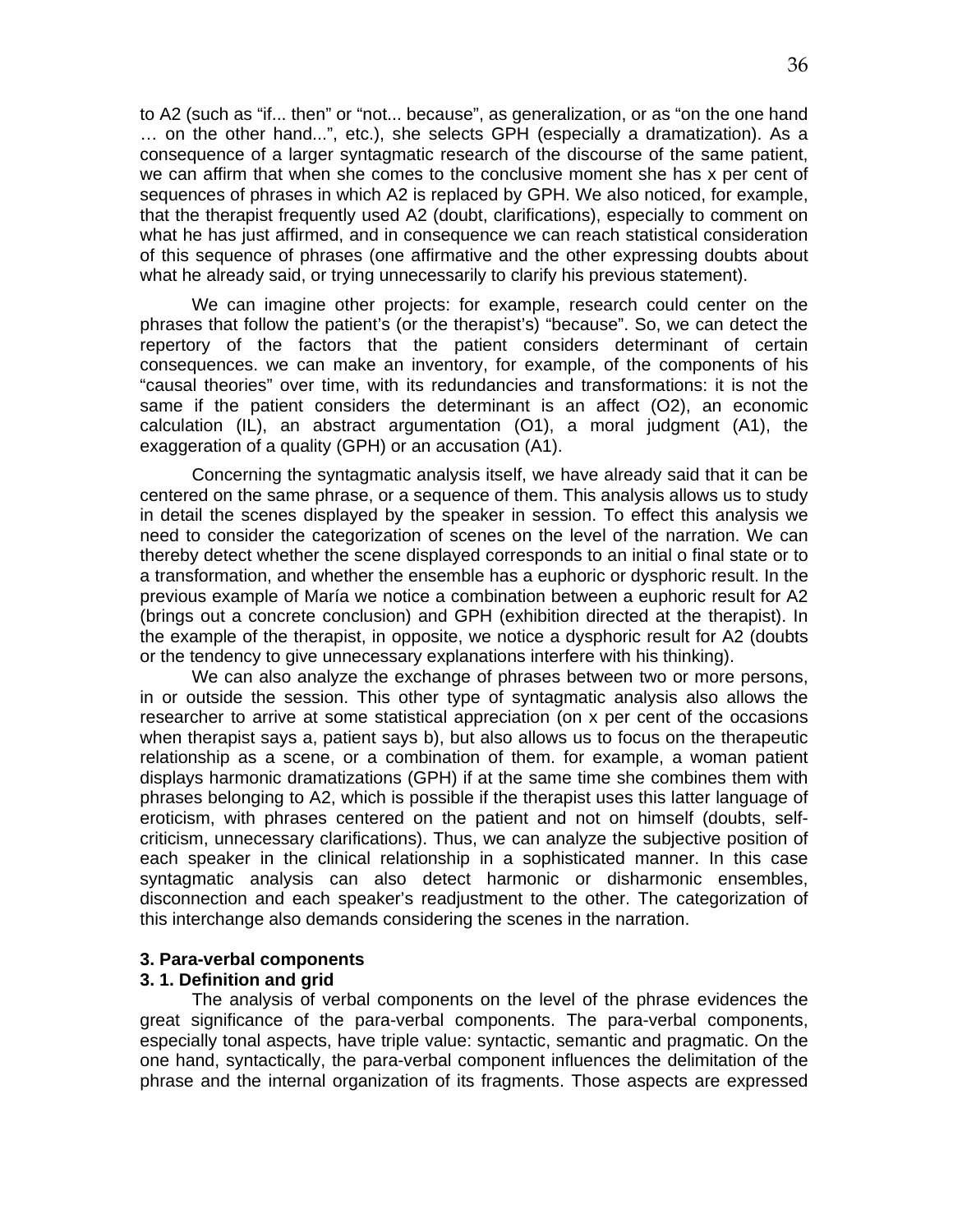by syntactic notation (period, comma, parenthesis, colon, etc.). On the other hand, the para-verbal components have a second value, that we notice especially when the phrase is accompanied by an exclamation mark. That mark signals that what has been said has a specific affective tone. This second value has great importance in the study of the erotogenic significance of a phrase: if the affective tone is repugnance, we will interpret the whole in a different way than if it were resentment. The melodic line has a third value, which is pragmatic: the order not to interrupt the speaker until this line is finished. Thus, when somebody interrupts somebody else, or that somebody interrupts himself, it indicates that the melodic line is unfinished. In writing, this fact is expressed as: .... concerning these three components, we are now particularly interested in systematizing the second one, the semantic component, corresponding to the expression of a specific erotogenicity.

From this perspective, we stressed the importance of melodic lines in the phrase-structures. These melodic lines tend to join the sounds of several words (also just one word). The tone, pitch and intensity of the sound and its variations are included in this level of analysis. We also take into account weeping, which Liberman (1970) analyzed as a sequence of sounds that expresses different affects. We include laughs, burps, hiccups, yawns, sneezes and other audible para-verbal manifestations (precisely, many medieval linguists considered speech as *flatus voci*). In the same way, rhythm needs to be considered (for example, Schreber pays attention to the *tempo* of the voices he hallucinated).

We proposed to add another grid to the grid of the verbal components of the phrase: the para-verbal components (Table II). At this point, we encountered new problems of delimitation because, on the level of para-verbal manifestations, we also find, as mentioned, weeping, laughing, sighing, shouting and others that are harder to integrate into the whole. We also include some references to rhythm (accelerated, sluggish, etc.), that we can sometimes infer while reading the text of a taped discourse, but is not always detectable. So, inherent to the semantic value (from the erotogenic perspective) of the speech acts are three aspects of para-verbal components: 1) body sounds, 2) melodic and 3) timbric features. The first (tone) is a more "psychic" element, as is the affect, while the other two are a more "organic" form of expression of erotogenicity.

|                              | O <sub>1</sub>                                                       | O <sub>2</sub>         | A <sub>1</sub>       | A2                                          | <b>UPH</b>          | <b>GPH</b>             |
|------------------------------|----------------------------------------------------------------------|------------------------|----------------------|---------------------------------------------|---------------------|------------------------|
| <u>Tone:</u><br>1) apathetic | Tone:<br>1) metallic                                                 | Tone:<br>1) sardonic   | Tone:<br>1) angry    | Tone:<br>1)<br>contemptuous<br>depreciative | Tone:<br>1) anxious | Tone:<br>1) flattering |
| 2)<br>monotonous             | 2) languishing                                                       | 2)<br>depressive       | 2)<br>upset<br>bored | and $ 2$ ) ironic                           | 2) distrustful      | 2) compliment          |
| 3) pleading                  | 3)<br>lack<br>of I<br>affectivity                                    | 3) excited or<br>manic | 3) protest           | 3) rational                                 | 3) with excuses     | 3) promising           |
| 4) flattering                | intellectual<br>4)<br>humor                                          | 4) desperate           | 4) suspicious        | 4) admonitory                               | 4) whispering       | 4) inviting            |
| 5) sleepy                    | Rhythm,<br>timbre<br>and<br>sounds:<br>of<br>1)<br>lack<br>resonance | 5) impatient           | 5) accusing          | 5) controlled                               | 5) pessimistic      | 5) seductive           |
| 6) languishing               | little<br>$\mathbf{2}$                                               | 6) sarcastic           | 6) mockery           | 6) imperative                               | 6)<br>with          | 6) disgusting          |

#### **Table II: Grid of para-verbal components**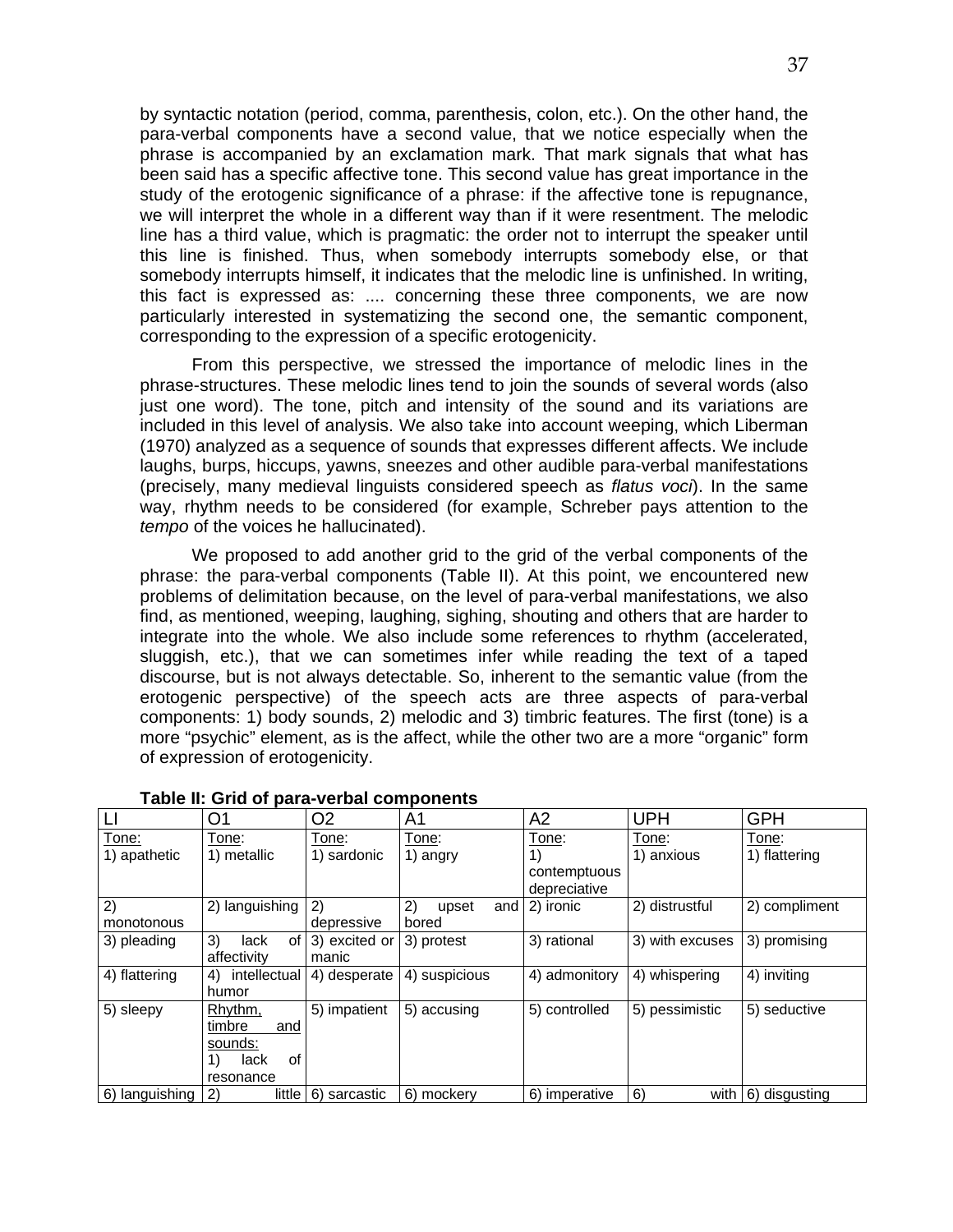|                         | difference<br>in       |                    |                    |                         | proverbs                       |                                     |
|-------------------------|------------------------|--------------------|--------------------|-------------------------|--------------------------------|-------------------------------------|
|                         | pitch                  |                    |                    |                         |                                |                                     |
| bathroom<br>7)          | 3)<br>clucking         | $\vert 7)$         | 7) provocative     | 7) judgmental           | 7) pleasing                    | 7) declamatory                      |
| humor                   | sound of the<br>tongue | reproaching        |                    |                         |                                |                                     |
| lack<br>of<br>8)        | 4) "contained          | 8) begging         | 8) insulting       | 8) critical             | 8) premonitory                 | 8) infantile                        |
| affectivity             | laughter" (with        |                    |                    |                         |                                |                                     |
|                         | lips closed)           |                    |                    |                         |                                |                                     |
| 9) infantile            |                        | 9)                 | 9) arrogant        | 9) clarifying           | corrosive<br>9)                | 9) laughably                        |
|                         |                        | compassio-         |                    |                         | and<br>poignant                |                                     |
|                         |                        | nate               |                    |                         | humor                          |                                     |
| rhythm,                 |                        | 10) litany         | 10) insinuating    | 10) explaining          | rhythm, timbre                 | rhythm, timbre                      |
| timbre and<br>sounds:   |                        |                    |                    |                         | and sounds<br>1) shrill sounds | and sounds<br>1) hoarse             |
| 1) nasal                |                        |                    |                    |                         |                                |                                     |
| 2) scream               |                        | 11) pleasing       | 11) imperative     | 11) indicative          | 2) hissing                     | 2) exclamation of                   |
|                         |                        |                    |                    |                         | sounds                         | joy                                 |
| 3)                      |                        | 12) guilty         | 12) resentful      | 12)                     | 3) whistling                   | 3) exclamation of                   |
| acceleration            |                        |                    |                    | sententious             |                                | anger                               |
| 4) agitation            |                        | 13) laughing       | 13) spiteful       | 13) solemn              | 4) sudden drop                 | 4) exclamation of                   |
|                         |                        |                    |                    |                         | in sound<br>intensity          | disgust                             |
| 5) cough                |                        | 14) choleric       | 14) choleric       | 14) doubtful            |                                | 5) exclamation of                   |
|                         |                        |                    |                    |                         |                                | surprise                            |
| 6) sneeze               |                        | 15) sardonic       | 15) threatening    | 15)<br>gallows          |                                | 6) exclamation of                   |
|                         |                        | humor              |                    | humor                   |                                | admiration                          |
| 7) sniff                |                        | 16) gallows        | 16) defiant        | rhythm,                 |                                | 7) onomatopoeia                     |
|                         |                        | humor              |                    | timbre<br>and<br>sounds |                                |                                     |
|                         |                        |                    |                    | sustained               |                                |                                     |
| 8) hiccup               |                        | 17)<br>festive     | 17)<br>provocative |                         |                                | 8) cough                            |
|                         |                        | humor              | and<br>hurtful     |                         |                                |                                     |
|                         |                        |                    | humor              |                         |                                |                                     |
| 9)<br>bowel             |                        | rhythm,            | rhythm,<br>timbre  |                         |                                | 9)<br>$\overline{c}$ learing<br>the |
| sounds                  |                        | timbre<br>and      | and sounds         |                         |                                | throat                              |
|                         |                        | sounds<br>1)       | 1) onomatopoeia    |                         |                                |                                     |
|                         |                        | whispering         |                    |                         |                                |                                     |
| 10)<br>clearing         |                        | 2) sobbing         |                    |                         |                                |                                     |
| the throat              |                        |                    |                    |                         |                                |                                     |
| 11) burp                |                        | 3)<br>painful      |                    |                         |                                |                                     |
|                         |                        | (due<br>to         |                    |                         |                                |                                     |
|                         |                        | psychic            |                    |                         |                                |                                     |
| 12) yawn                |                        | pain)<br>4) lament |                    |                         |                                |                                     |
| 13) crying              |                        | 5) laughing        |                    |                         |                                |                                     |
| 14) sobbing             |                        | 6)                 |                    |                         |                                |                                     |
|                         |                        | acclamation        |                    |                         |                                |                                     |
| 15) pant                |                        | 7) slowness        |                    |                         |                                |                                     |
| 16) slowness            |                        | 8)                 |                    |                         |                                |                                     |
|                         |                        | shortening         |                    |                         |                                |                                     |
| 17) puffing             |                        |                    |                    |                         |                                |                                     |
| 18) complaint<br>(about |                        |                    |                    |                         |                                |                                     |
| physical pain)          |                        |                    |                    |                         |                                |                                     |
| 19) litany              |                        |                    |                    |                         |                                |                                     |
| 20)                     |                        |                    |                    |                         |                                |                                     |
| onomatopoeia            |                        |                    |                    |                         |                                |                                     |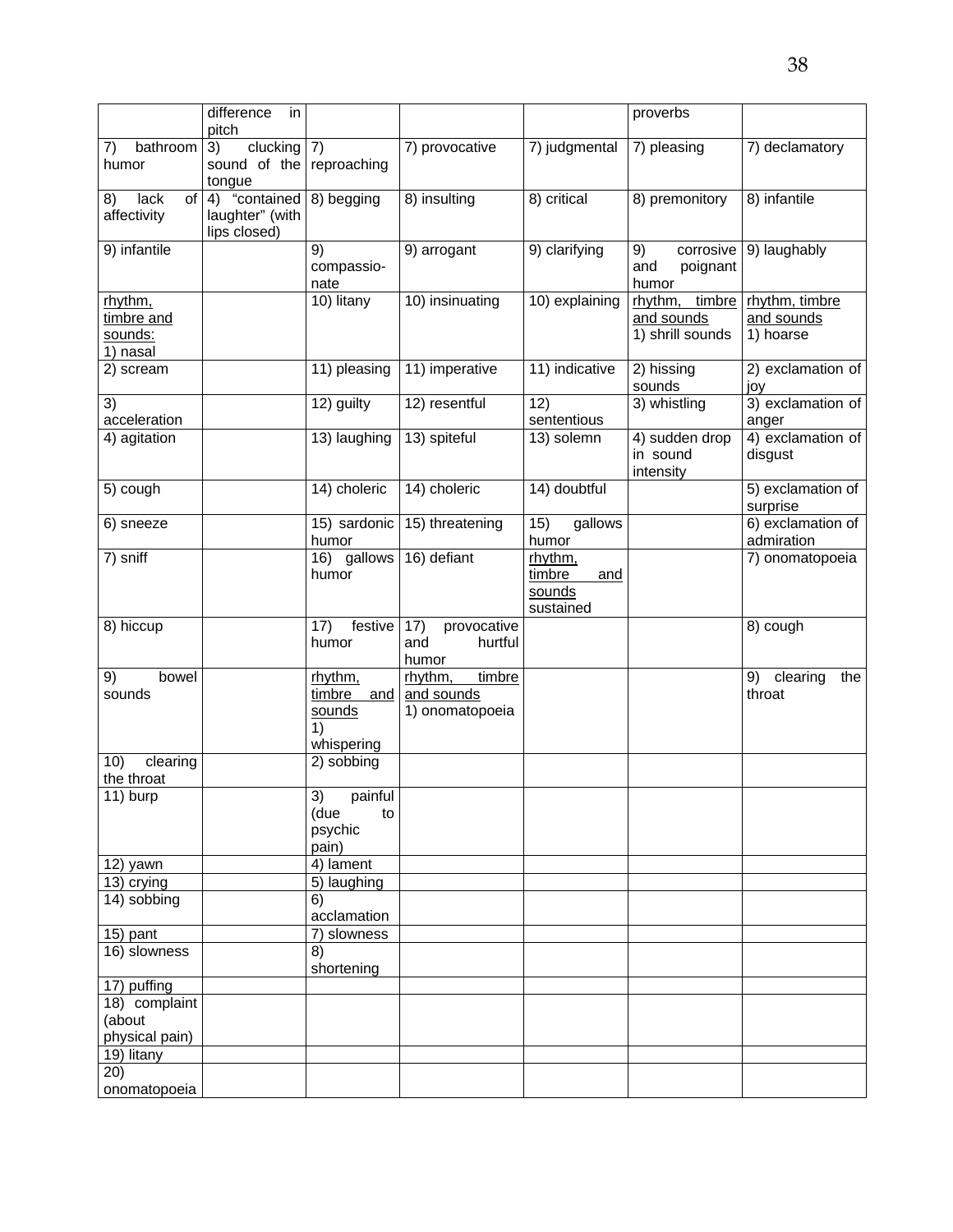| 21) snuffling          |  |  |  |
|------------------------|--|--|--|
| 22) silly laugh        |  |  |  |
| $ 23\rangle$<br>quiet, |  |  |  |
| muted                  |  |  |  |
| 24) grind              |  |  |  |

We see that IL manifestations have great relevance. Of its items, several are somatic manifestations (i.e. cough, hiccup, etc.), while O2 also have major relevance. Thus, this tool is especially sensitive for investigating physical and affective states.

# **3. 2. Methodological matters**

Some methodological problems concerning para-verbal components coincide with those of phrase analysis: 1) the tendency to focus on the content instead of the speech acts perspective; 2) the two strategies of analysis (paradigmatic and syntagmatic) and the opposition between logical and statistical evaluation of the material; 3) the question of transcription and fragmentation of para-verbal components; 4) the coexistence of various languages of eroticism in the same fragment and the consequent question of prevalence and subordination; 5) the complex structures; 6) the different ways of processing results and their specific value; 7) the interchange between two or more persons, etc. the commentaries above in regard to phrase analysis are also valid for para-verbal components research. we also propose a grid of ponderation, taking into account the differences in the number of entries for each column:

| IL  |     |
|-----|-----|
| O1  | 4.1 |
| O2  | 1.3 |
| A1  | 1.8 |
| A2  | 2   |
| UPH | 2.5 |
| GPH | 1.8 |
|     |     |

On this level of analysis there is frequently an opposition between a prolonged component (i.e. melodic features) and other very brief ones (i.e. cough, laugh). a pessimist tone (UPH) may be interrupted by burps (IL), or may be accompanied by a fast rhythm (IL). Melodic lines are usually not too prolonged, including a small group of phrases, while timbric features (i.e. sleepy voice) can last a long time.

We need to examine how to convey the semantic component corresponding to affective states expressed in the phrase. Since syntactic indications are not enough, we need other types of indications, as in theater: some marginal notes in parenthesis expliciting "in an ironic tone" or "in a flattering tone". Sometimes, the person reads the text can infer the emotional tone accompanying the phrase, but sometimes, especially when there is discordance between words and melodic line, those clarifications are decisive. Liberman (1970) proposed and exemplified a way to transcribe the paraverbal features of the discourse. influenced by Pittenger et al (1960). Liberman proposed to differentiate two kinds of para-verbal transcription: 1) accidents in the verbalization (short inspiration, etc.), 2) variations of intensity, shrillness, relaxationtension, rhythm, glisando, tremolo, etc. each feature has a specific sign for its transcription, and the quantum of it can be expressed simply by multiplying the same sign.